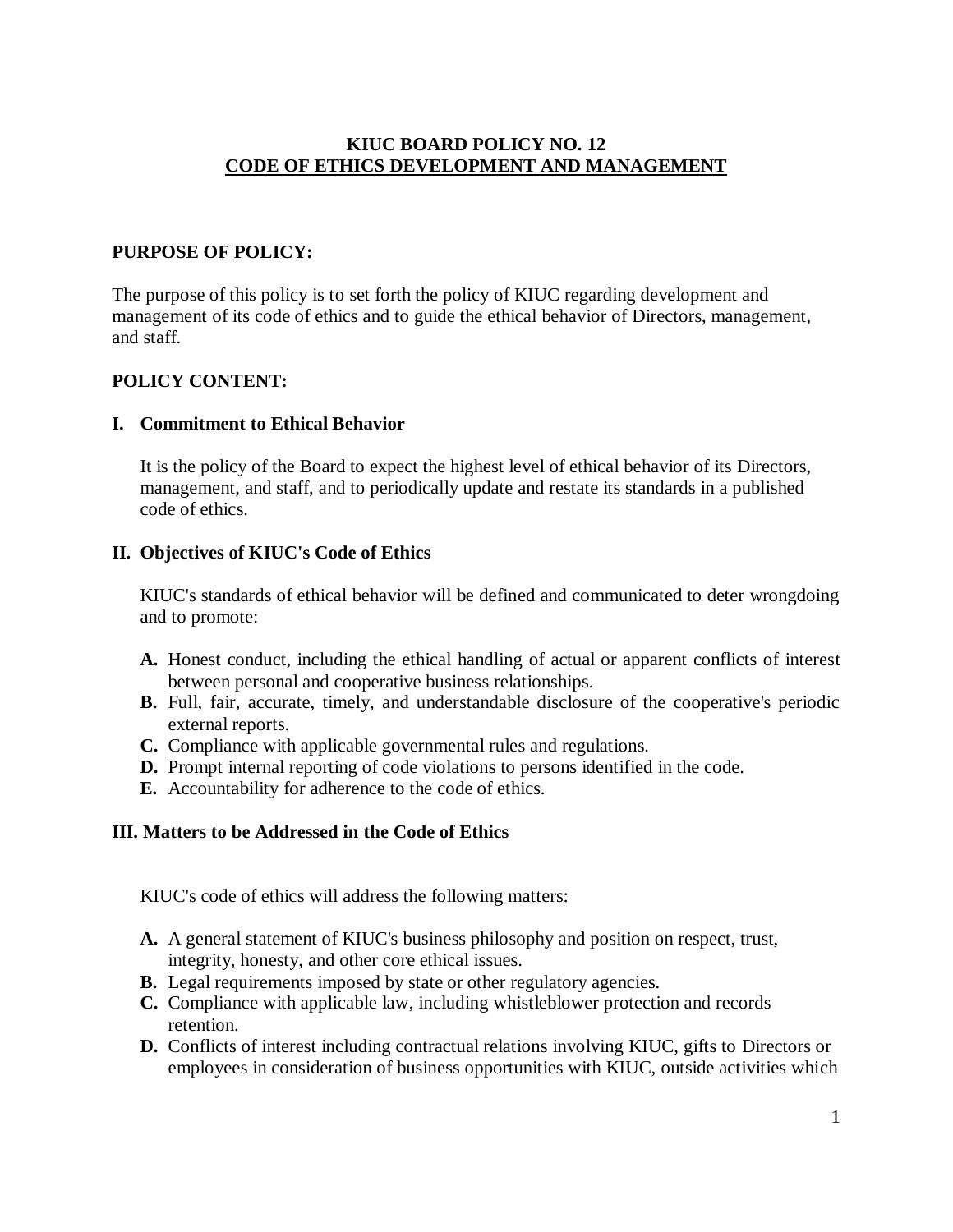might impair KIUC's business, use of KIUC's property for personal purposes, or use of KIUC's confidential information.

- **E.** Preparation of KIUC's annual report, press releases, and other public disclosures to ensure they are accurate, complete, and understandable.
- **F.** Reporting of violations of KIUC's code of ethics will be facilitated by multiple alternative reporting procedures, timely and fair processes by which management will investigate reports, and protection for those employees or others who report apparent violations in good faith.
- **G.** The mechanisms for holding Directors and employees accountable for compliance with the code of ethics.

#### **IV. Code of Ethics Implementation**

Management shall be held accountable for development of a code of ethics for approval by the Board, and for its enforcement, as well as periodic reporting to the Board regarding ethics-related matters and opportunities to improve the code and this policy.

A copy of KIUC's code of ethics developed pursuant to this Policy and as embodied in the current version of KIUC Administrative Policy No. 400-06-001 or its successor shall be considered incorporated herein and attached hereto.

[Calvin Murashige](https://na2.documents.adobe.com/verifier?tx=CBJCHBCAABAAMZ2UpfdGU0IcWUSZCEiCvAYvdPwjMNpj)<br><sup>Calvin Murashige (Mar 1, 2022 16:48 HST)</sup>

Adopted on this 24<sup>th</sup> day of February, 2022. Revised: 02/24/2022 Reviewed: 03/26/2019 Reviewed: 02/21/2017 Reviewed: 05/26/2015 Reviewed: 08/28/2012 Revised: 01/26/2010 Calvin Murashige Revised: 11/28/2006 Secretary Original Adoption: 07/28/2004